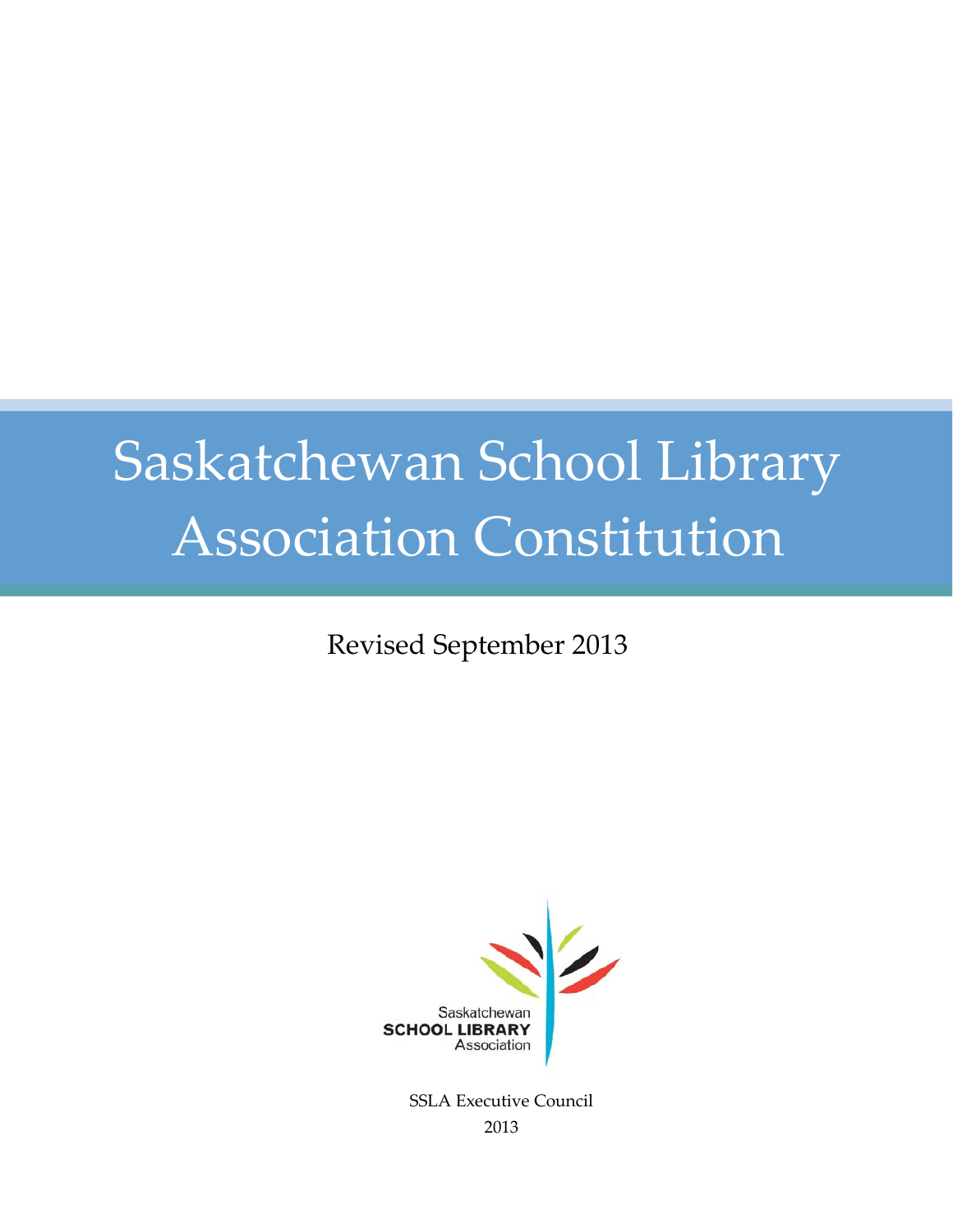

## **Saskatchewan School Library Association Constitution**

### Revised September 2013

#### **ARTICLE 1 – NAME**

1.1 The name of the organization shall be: Saskatchewan School Library Association (herein called the Association).

#### **ARTICLE 2 – AFFILIATIONS**

- 2.1 The Association shall be affiliated with the Saskatchewan Teachers' Federation (herein called the STF) as a Special Subject Council as long as 50 percent of the membership is comprised of members of the Federation.
- 2.2 The Association may be affiliated with any national or international association as approved by the Executive.

#### **ARTICLE 3 – MISSION STATEMENT**

- 3.1 The Association's mission is to provide leadership for the improvement, development and promotion of school libraries.
- 3.2 The goals of the Association shall be:
	- GOAL 1: To promote the development of effective educational programs.
	- GOAL 2: To promote school library development at all levels.
	- GOAL 3: To provide members with opportunities for professional growth.
	- GOAL 4: To advocate teacher librarianship and school libraries.
	- GOAL 5: To encourage membership and involvement in the Association.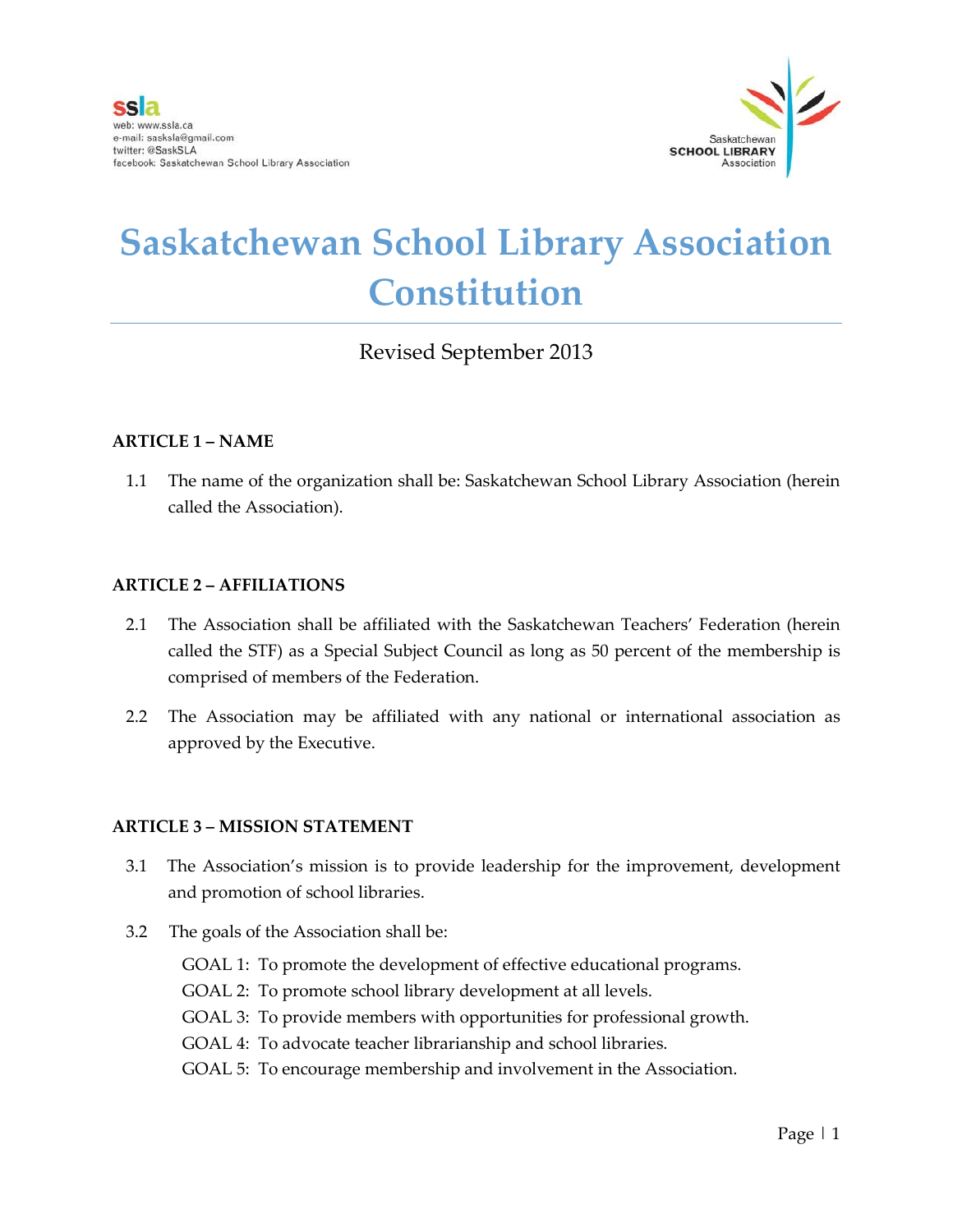

#### GOAL 6: To manage the business of the Association effectively, efficiently and to the benefit of the membership.

#### **ARTICLE 4 – MEMBERSHIP**

- 4.1 Membership shall be open to anyone with a professional interest in school libraries.
	- 4.1.1 Regular membership shall be available for any teacher belonging to the Saskatchewan Teachers' Federation as defined in STF Policy.
	- 4.1.2 Associate membership shall be available for anyone not belonging to the Saskatchewan Teachers' Federation.
	- 4.1.3 Institutional membership shall be available for any organization with a professional interest in school libraries.
- 4.2 Any person eligible for regular membership as defined by the Constitution may, at the unanimous consent of the Executive Council, become a honourary member of the Association for the duration of which shall be at the discretion of the Executive.
- 4.3 All members shall have voting privileges.

#### **ARTICLE 5 – FEES**

- 5.1 Memberships are to be renewed annually.
- 5.2 Changes to the annual fees shall be established by a membership vote at the SSLA annual general meeting.

#### **ARTICLE 6 – EXECUTIVE COUNCIL**

6.1 The officers of the Association shall be: President, President-Elect, immediate Past President, Secretary/Archivist, Communications Councillor(s), Publications Councillor(s), Professional Development Councillor(s), Special Project Councillor(s), and Ad Hoc Committee Chairpersons. These officers shall be known as the Executive Council.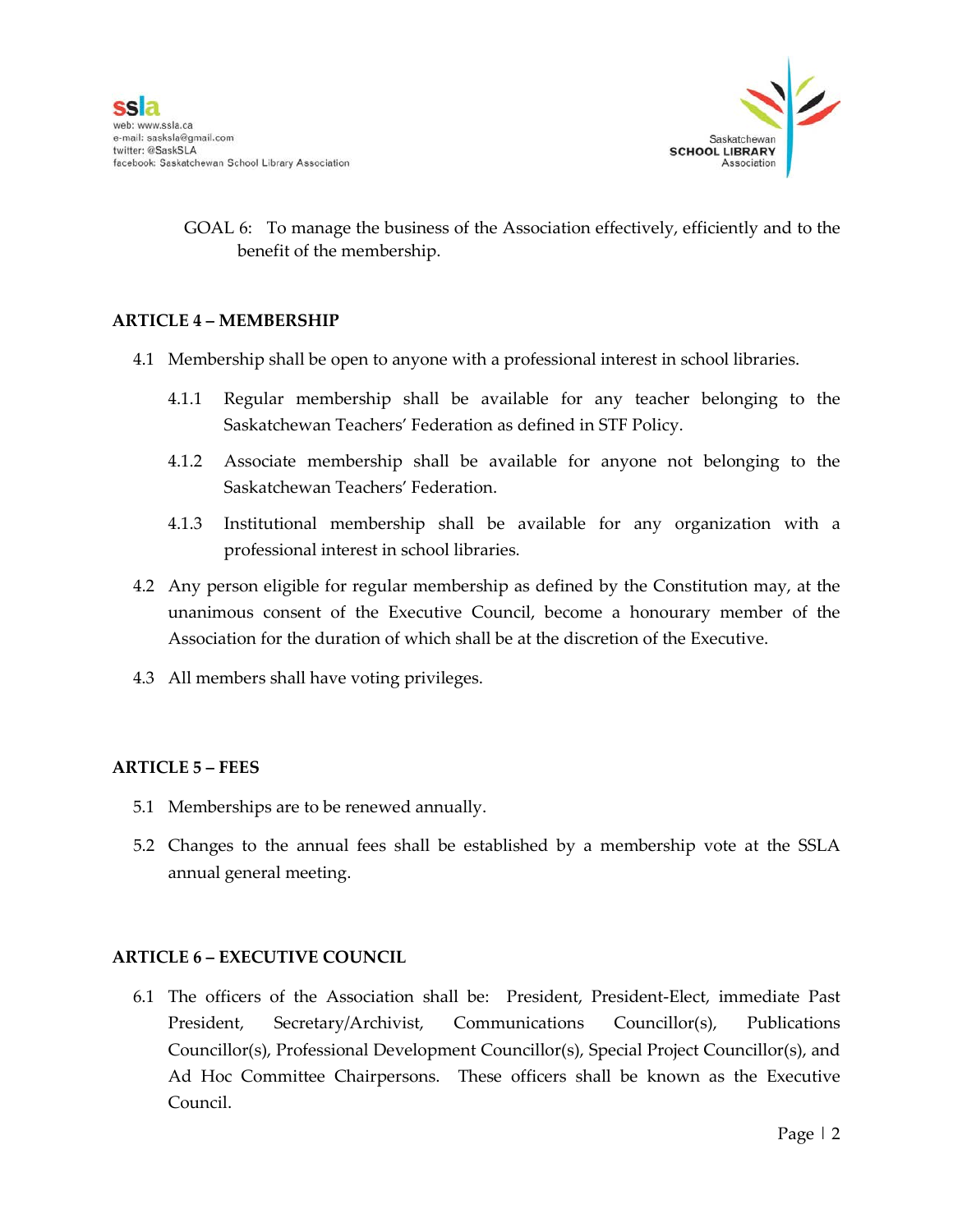

- 6.1.1 The Treasurer shall be appointed annually by the President, approved by the Executive Council, and have full voting privileges.
- 6.1.2 Ad Hoc Committee Chairpersons shall be appointed annually by the President, approved by the Executive Council, and may, at the discretion of the Executive Council, be voting members of the Executive Council.
- 6.2 The officers of the Association shall be members of the Saskatchewan Teachers' Federation.
- 6.3 The President, and President-Elect, and immediate Past President shall serve one-year terms. All other officers shall serve two-year terms.
- **6.4** Committee chairpersons and chapter presidents may be invited by the President to attend Executive Council meetings and may, at the discretion of the Executive Council, be voting members of the Executive Council.

#### **ARTICLE 7 – ROLES AND RESPONSIBILITIES OF THE EXECUTIVE COUNCIL**

#### 7.1 **President**

- a. To preside at all meetings of the Association.
- b. To serve as an ex-officio member of all standing and ad hoc committees.
- c. To maintain contact with the STF liaison for purposes of information sharing and counsel.
- d. To serve as the official spokesperson for the Association.
- e. To annually review the Association's policies, procedures, and strategies.
- f. To complete duties as defined in the Association's *Executive Duties and Responsibilities.*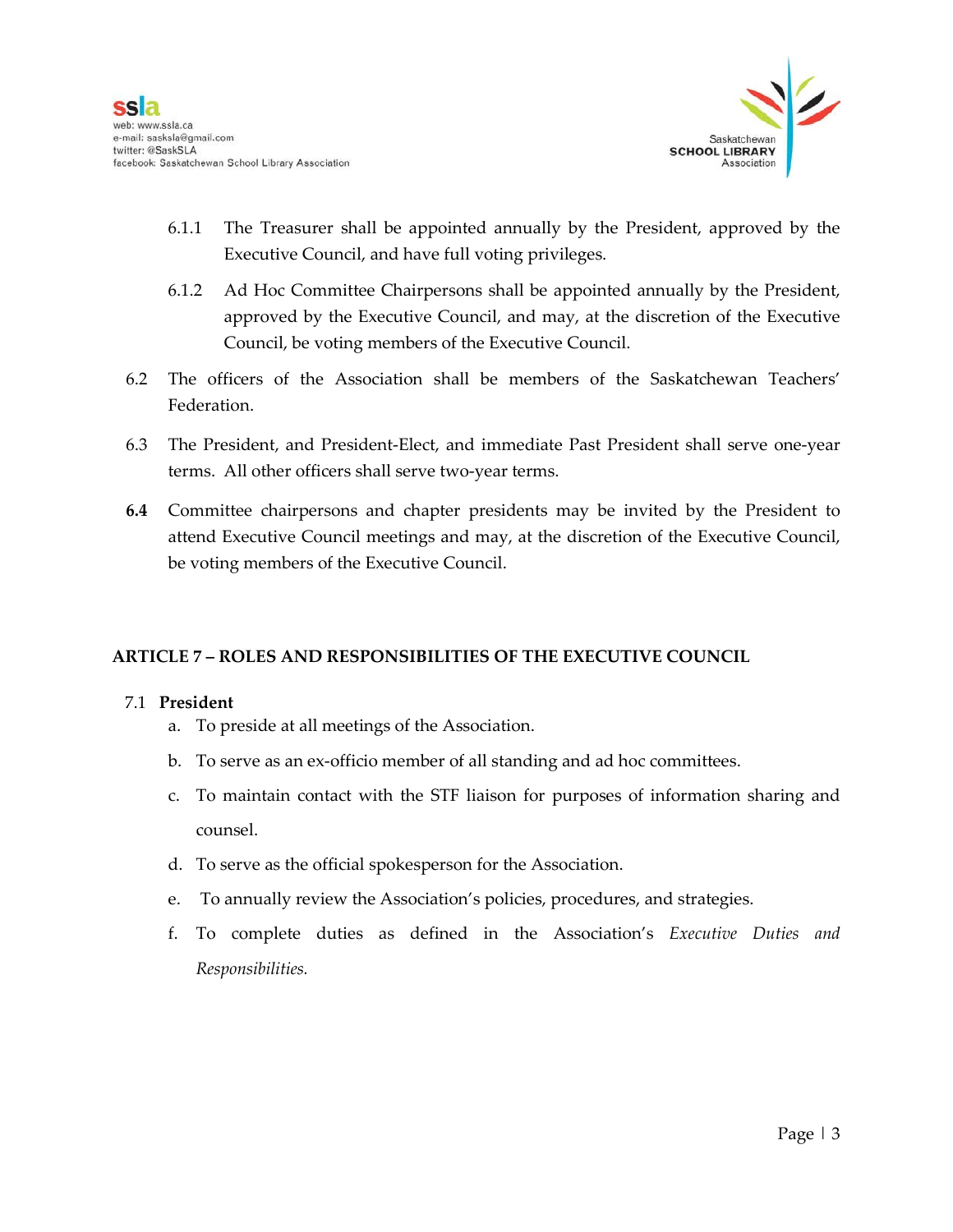

#### 7.2 **President-Elect**

- a. To perform the duties of the President in his/her absence.
- b. To serve on other committees as directed by the President and the Executive Council.
- c. To liaise with the Association's partners.
- d. To complete duties as defined in the Association's *Executive Duties and Responsibilities.*

#### 7.3 **Past President**

- a. To chair the Nominating Committee.
- b. To serve on other committees as directed by the President and the Executive Council.
- c. To advise the President and the Executive Council regarding prior procedures and events to maintain quality and continuity.
- d. To complete duties as defined in the Association's *Executive Duties and Responsibilities.*

#### **7.4 Secretary/Archivist**

- a. To maintain the permanent records of the Association, including all minutes, agendas, treasurer's reports, constitution, charter and/or bylaws, list of committees and their members, and any written procedures or rules of order.
- b. To record and distribute the minutes of all meetings of the Association to the Executive Council and the STF Executive Assistant liaison.
- c. To be responsible for writing, receiving, and replying to correspondence as directed by the President and the Executive Council.
- d. To complete duties as defined in the Association's *Executive Duties and Responsibilities.*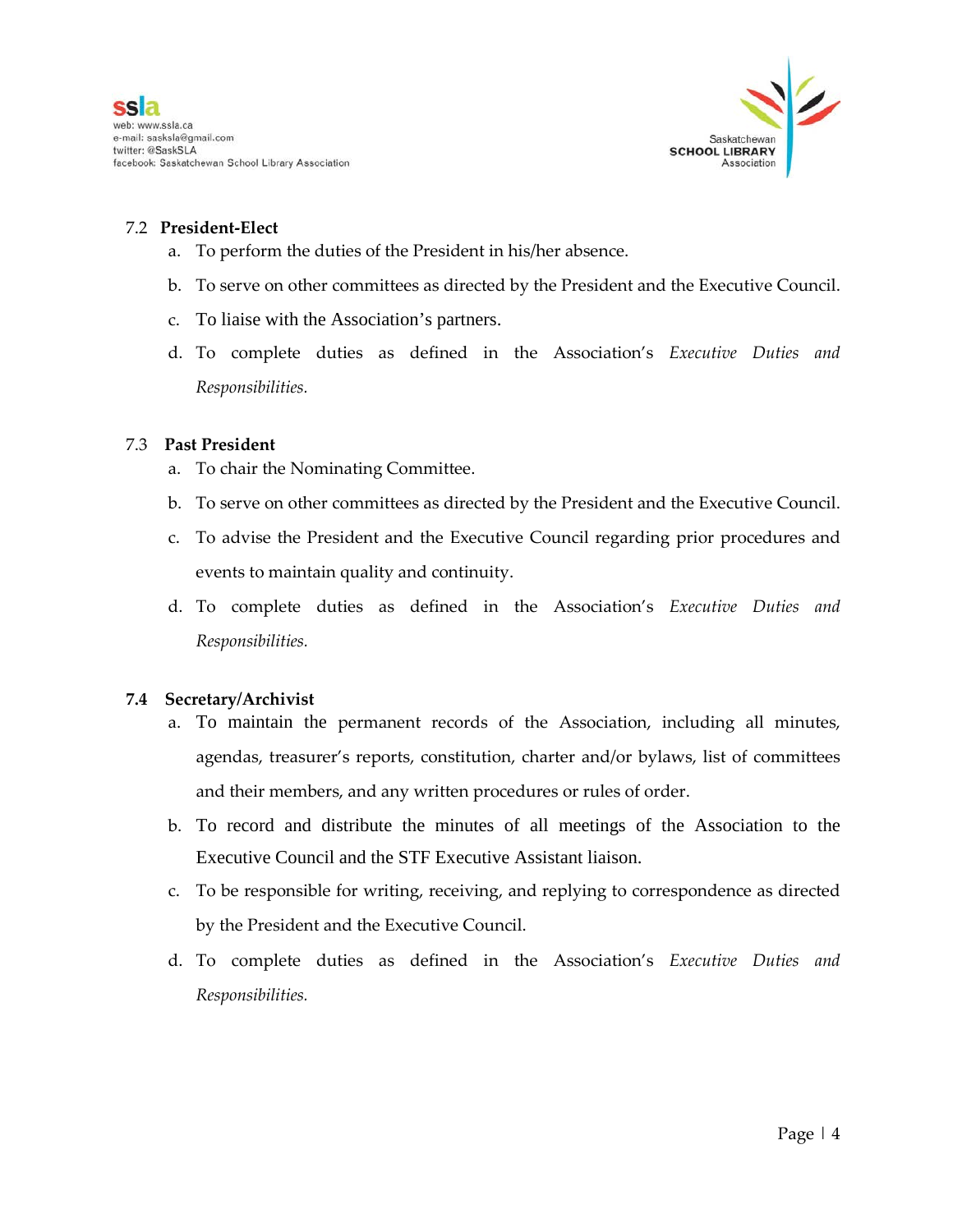

#### 7.5 **Treasurer/Membership**

- a. To receive, record and disburse the funds of the Association under the direction of the President and the Executive Council.
- *b.* To implement the Association's financial policy as defined in the Association's *Executive Duties and Responsibilities.*
- *c.* To complete duties as defined in the Association's *Executive Duties and Responsibilities.*

#### 7.6 **Communications Councillor(s)**

- a. To coordinate the Association's web site.
- b. To inform the membership of events, initiatives, developments, and professional development opportunities associated with school libraries.
- c. To implement the Association's communications strategy as defined in the *SSLA Executive Duties and Responsibilities.*
- d. To complete duties as defined in the Association's *Executive Duties and Responsibilities*.

#### 7.7 **Publications Councillor(s)**

- a. To coordinate publishing of the Association's professional journal, *The Medium*.
- b. To implement the Association's publications strategy as defined in the Association's *Executive Duties and Responsibilities*.
- c. To complete duties as defined in the Association's *Executive Duties and Responsibilities*.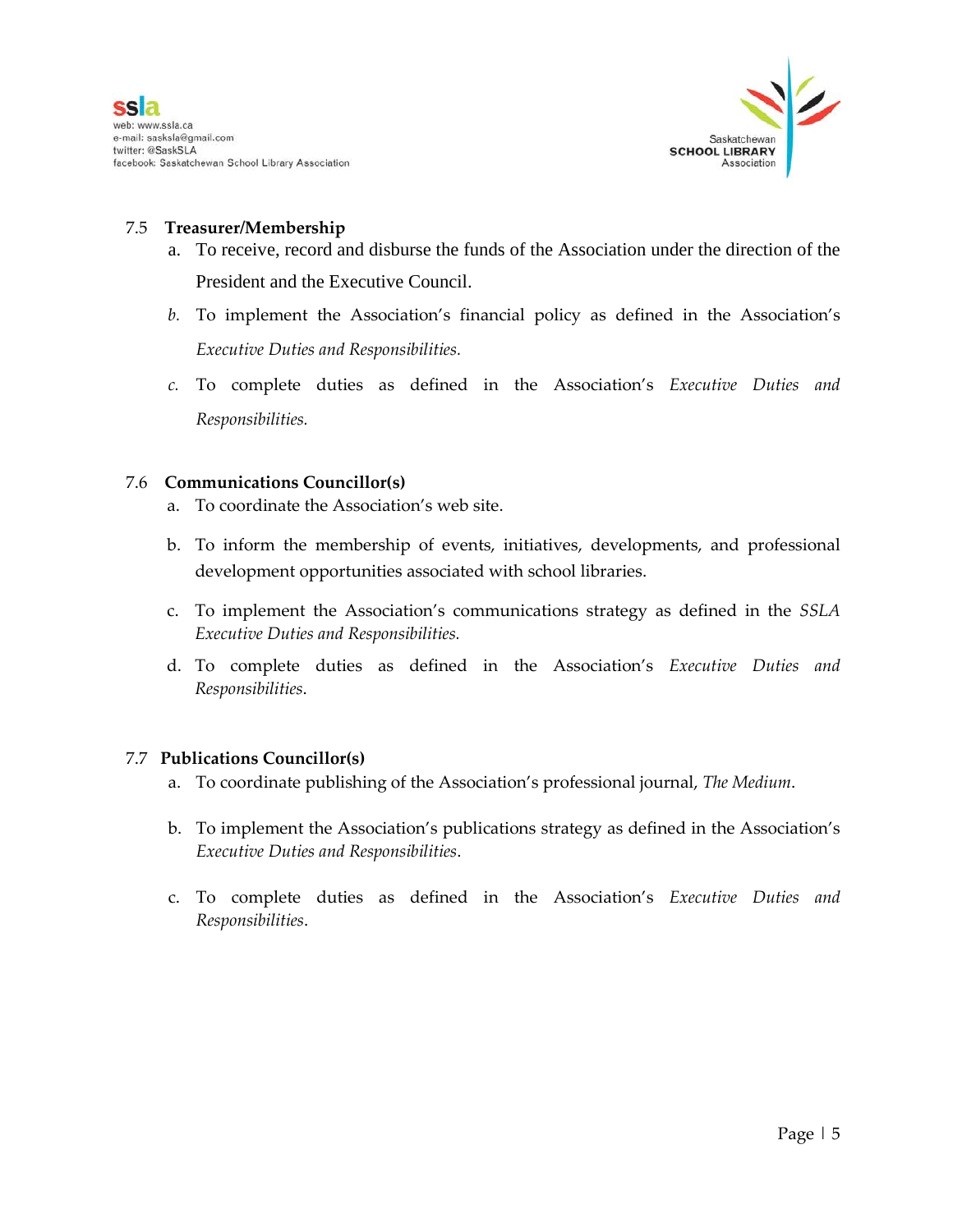

#### 7.8 **Professional Development Councillor(s)**

- a. To secure a school division or other group to host and plan the Association's conference(s).
- b. To serve as a liaison with the Association's Conference Committee(s).
- c. To coordinate Learning Events and other professional development opportunities offered by the Association.
- d. To implement the Association's professional development guidelines as defined in the Association's *Executive Duties and Responsibilities*.
- e. To complete duties as defined in the Association's *Executive Duties and Responsibilities*.

#### 7.9 **Special Project Councillor(s)**

- a. To serve as member of working group with the project partner(s).
- b. To conduct regular meetings with project members to monitor the status of the project.
- c. To coordinate and submit regular reports to project members and the Association's Executive Council of the project status and progress.
- d. To complete duties as defined in the Association's *Executive Duties and Responsibilities*.

#### **7.10 Ad Hoc Committee Chairpersons**

a. To coordinate special activities as directed by the President and the Executive Council.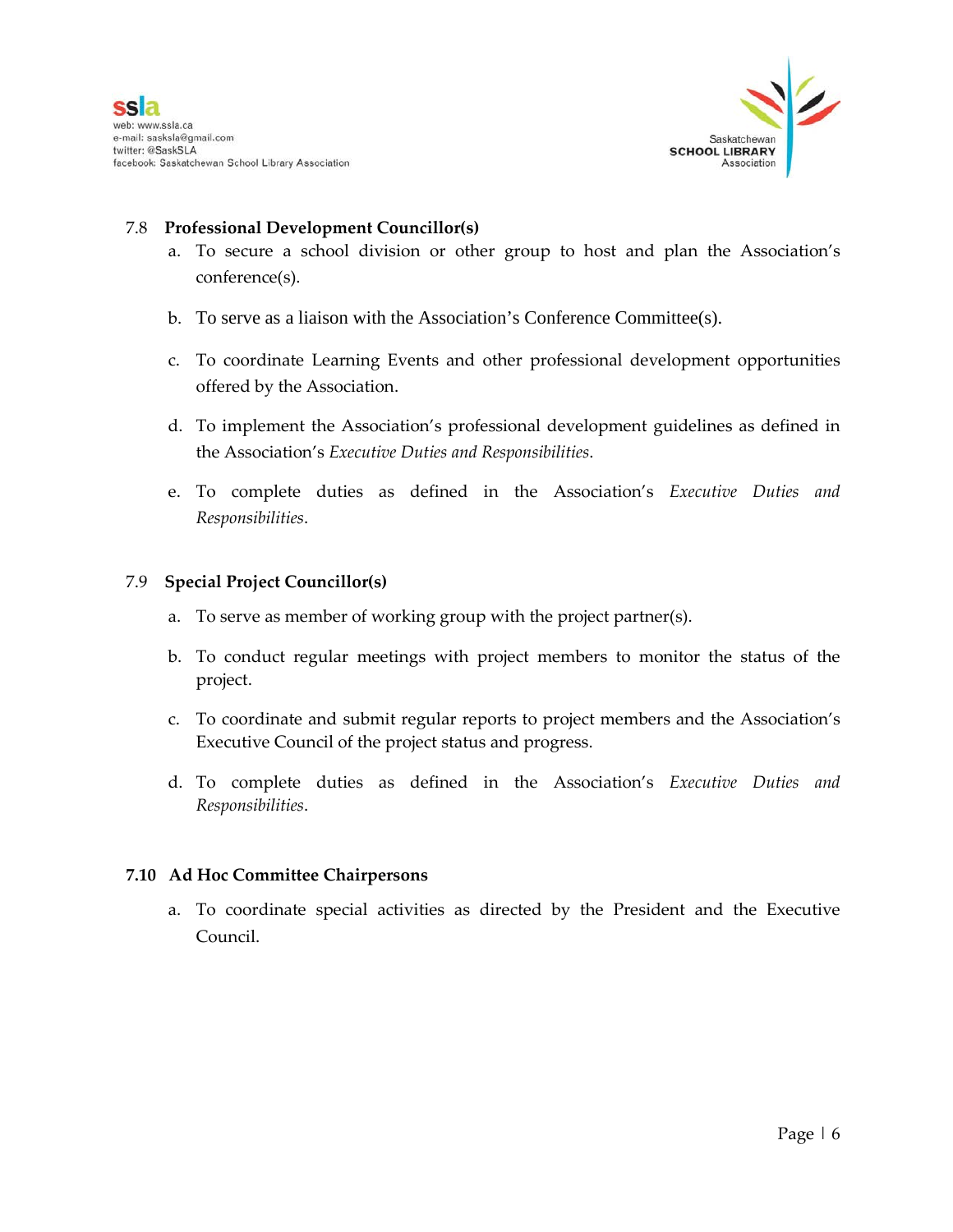

#### **ARTICLE 8 – MEETINGS**

- 8.1 The annual general meeting and such conventions as are deemed necessary shall be held at such times and places and with such themes as approved by the Executive Council.
- 8.2 Meetings of the Executive Council shall be held at such times and places as determined by the Executive Council in order to execute the business of the Association.
- 8.3 A quorum for a meeting of the Executive Council shall consist of 50 percent of its members.
- 8.4 Meetings of the Executive Council and Special Committees may be held electronically (video conferencing, online conferencing, audio conferencing) provided that all participants can communicate with each other simultaneously.
- 8.5 In the case of a motion that is easily handled by the expression of a vote in favour or opposed, communication via email to a designated recipient is deemed acceptable.

#### **ARTICLE 9 – ELECTION OF OFFICERS**

- 9.1 The President, with Executive Council approval, shall appoint a Nominating Committee of three members not less than one month prior to the Annual General Meeting as stated in the Association's *Executive Duties and Responsibilities*.
- 9.2 Executive Officers of the Association shall be elected at the Annual General Meeting and shall assume office July 1.
- 9.3 Officers of the Association are eligible for re-election.
- 9.4 Vacancies shall be filled by appointment of the President, approved by the Executive Council, and shall endure until regular elections are held.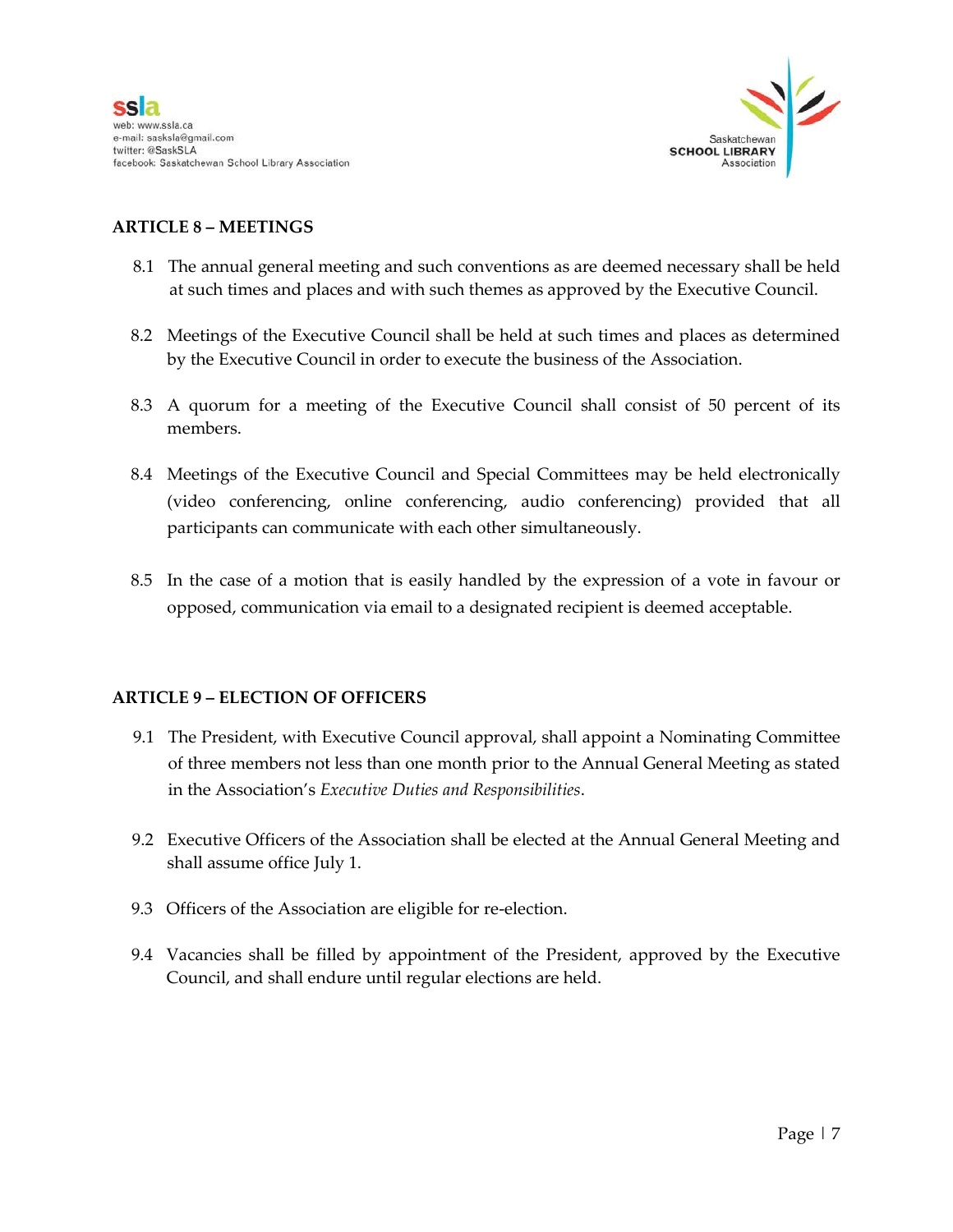

#### **ARTICLE 10 – CHAPTERS OF THE ASSOCIATION**

- 10.1 The Executive Council shall have authority to recognize chapters of the Association which may be established on a local or regional basis.
- 10.2 Recognition of a Chapter shall be dependent upon Executive Council approval of the constitution of the Chapter.
- 10.3 Chapter presidents shall be members of the Saskatchewan Teachers' Federation.
- 10.4 Chapter presidents may, at the discretion of the Executive Council, be voting members of the Executive Council.

#### **ARTICLE 11 – COMMITTEES**

11.1 The Executive Council shall determine the committees deemed proper and necessary to fulfill the objectives and purposes of the Association.

#### **ARTICLE 12 – RESOLUTIONS FOR SASKATCHEWAN TEACHERS' FEDERATION COUNCIL**

- 12.1 Resolutions may originate from the Association's general membership, the Executive Council or a Chapter of the Association.
- 12.2 Resolutions from the membership or any Chapter of the Association may be submitted to the Annual General Meeting for approval.
- 12.3 The Executive Council may submit resolutions on behalf of the Association.
- 12.4 Resolutions approved by the Annual General Meeting or the Executive Council shall be forwarded to the Saskatchewan Teachers' Federation.